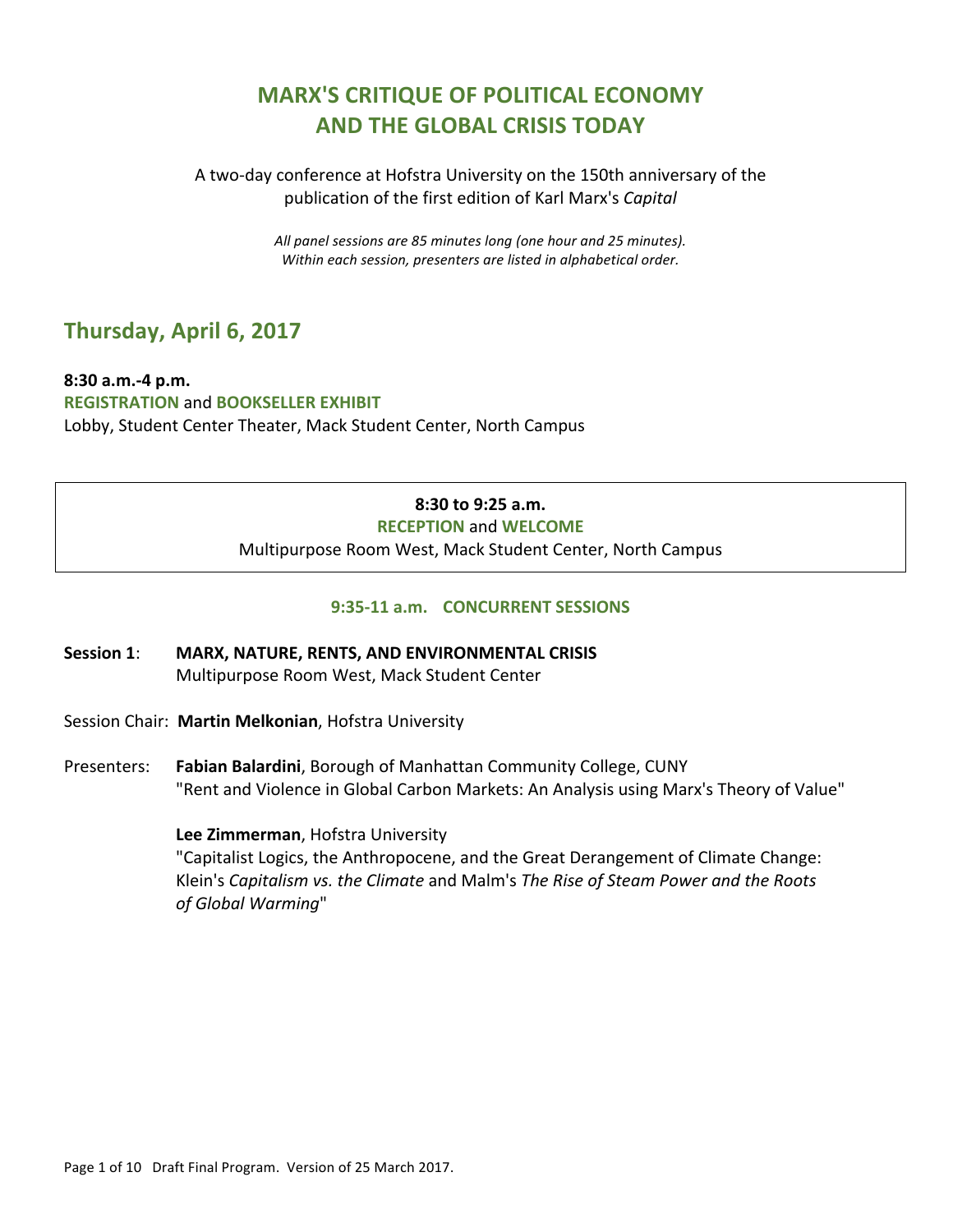Session 2: **ENCLOSURES, CONTAINMENT, AND SOCIAL SPACE** Multipurpose Room East, Mack Student Center

Session Chair: Amy Baehr, Hofstra University

Bernd Belina, Goethe University, Frankfurt am Main, Germany Presenters: "De-fetishizing Social Forms: Unveiling the Contradictions of Capital via the Production of Space in the Current Crisis"

> Ashley Bohrer, Hamilton College, NY "Capital Spaces: Confinement and Mobility from *Capital* to the Contemporary"

Wendy Matsumura, University of California, San Diego "The Normal and Exceptional Forms of Enclosure in Okinawa: Going Beyond the So-Called Base Problem"

#### **PLENARY SESSION**

11:10 a.m.-12:35 p.m.

## David Harvey

Distinguished Professor, The Graduate Center, CUNY Author of Limits to Capital, 1982

> **Student Center Theater Mack Student Center**

#### 12:45-2:10 p.m. **CONCURRENT SESSIONS**

- Session 3: NEW AND OLD READINGS OF CAPITAL Multipurpose Room West, Mack Student Center
- Session Chair: Mary Anne Trasciatti, Hofstra University
- Presenters: Ingo Schmidt, Athabasca University, Canada "Marx's Capital and the History of Class Struggle"

Zach Sell, University of Illinois at Urbana-Champaign "Du Bois Reads Capital"

Adrian Silver, The Workmen's Circle (רינג רבעטעראַ דער), New York "Consciousness, Language, and Capital: The Jewish Diaspora and Marxist Theory"

Kevin Van Meter, University of Minnesota, MN "New Readings of Marx in American Autonomist Marxism 'Some Preliminary Thoughts'"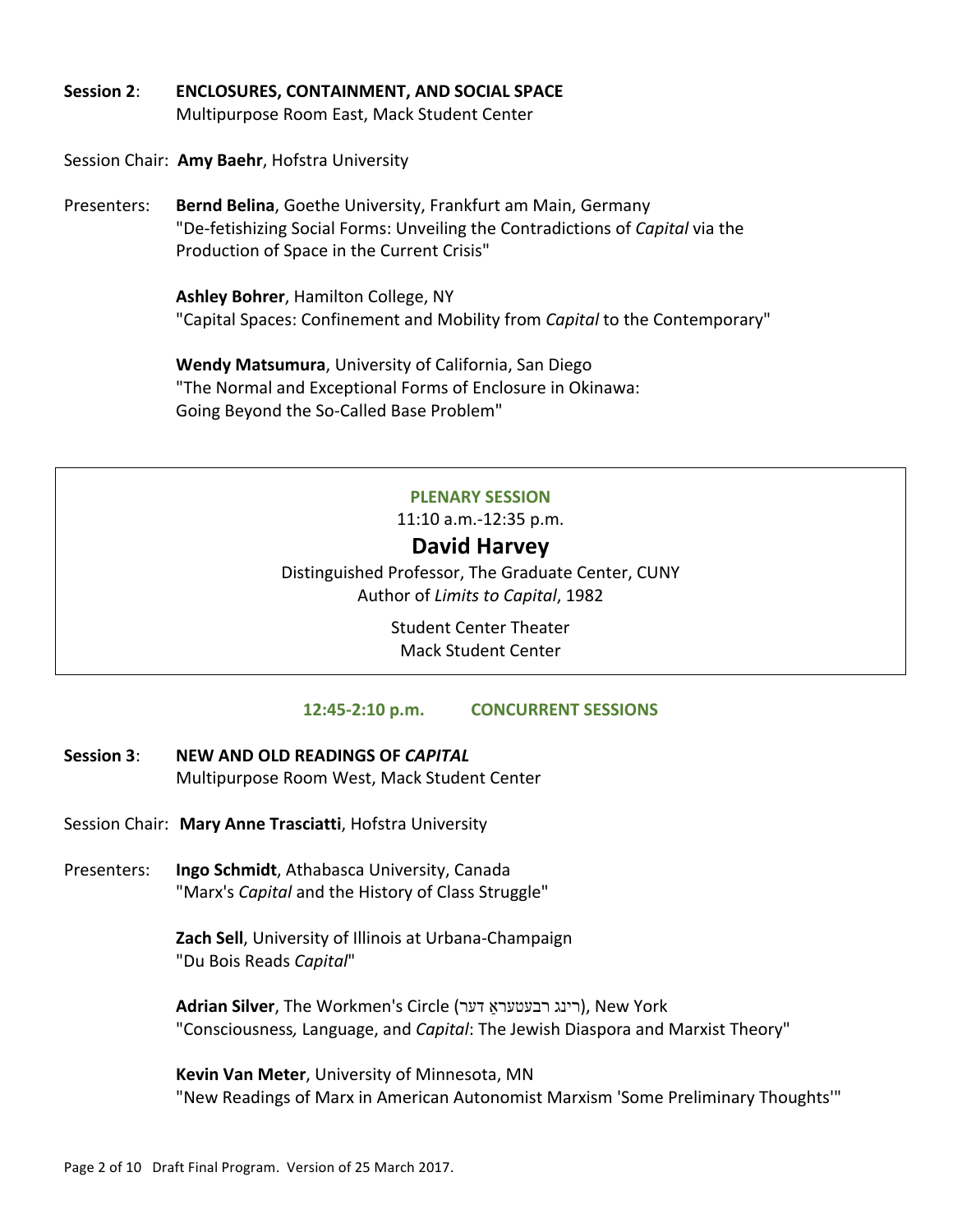- **Session'4**:!! **CAPITAL'AND'SOCIAL'REPRODUCTION** Multipurpose Room East, Mack Student Center
- Session Chair: William Mangino, Hofstra University
- Presenters: **Peter Bell**, SUNY Purchase "*Capital* and!Capitalist!Patriarchy"

Rebecca Carson, Kingston University, U.K. "Fictitious Capital, Personal Power and Social Reproduction"

**Dorothy Kidd**, University of San Francisco, CA "Care Work, Communications and Contemporary Struggles in the Age of Trump"

#### **2:20-3:45 p.m. CONCURRENT SESSIONS**

- Session 5: **REFINEMENTS ON THE LABOR THEORY OF VALUE** Room 145, Mack Student Center
- Session Chair: Colleen Eren, LaGuardia Community College, CUNY
- Presenters: **C. George Caffentzis**, University of Southern Maine "The Labor Theory of Value's Refinements and the Oil Industry's Paradoxes"

David Fishman, former Chief Economist, Petroleum Reservoir & Economics Group, CGG Robertson "Value Forms and the Structure of the Capitalist System"

**Alden Wood, University of California, Irvine** "After Logistics: Reevaluating Marx on Circulation, Exchange, and Transport"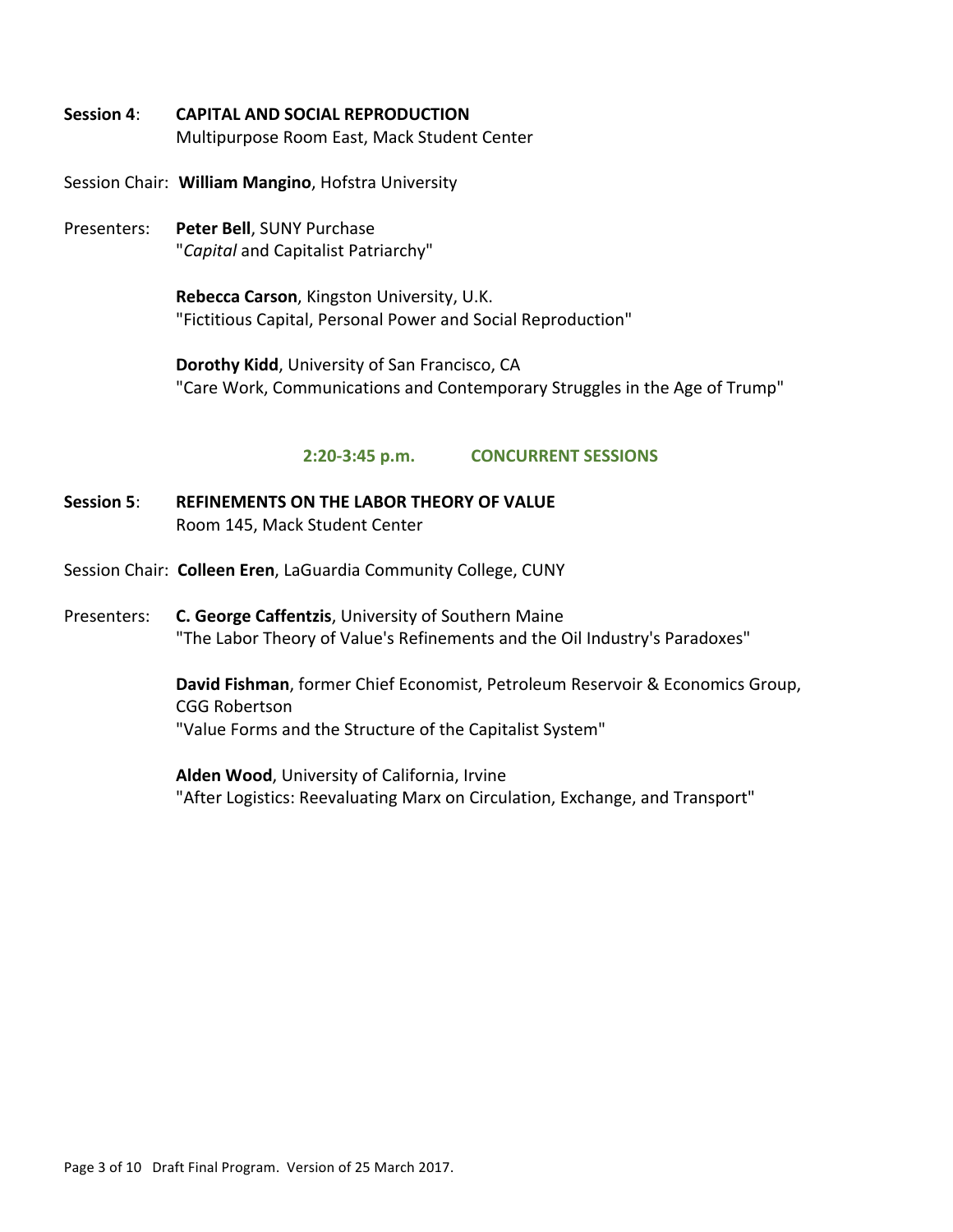- Session 6: SCHOOL, CULTURE, AND RACE Multipurpose Room West, Mack Student Center
- Session Chair: Debra Goodman, Hofstra University
- Presenters: **Matthew Carlin**, Manchester Metropolitan University, U.K. and **Matthew X. Curinga, Adelphi University, NY** "Educating against Capitalism and Corporatization through Cooperative Schooling"

**Zilkia Janer**, Hofstra University "A Critique of the Political Economy of the Senses"

**Alan Singer, Hofstra University** "What if Our Schools are Working?: Base, Superstructure, and Hegemony in Education"

**H. Alexander Welcome**, LaGuardia Community College, CUNY "Time-In-Itself: The White Lived Experience of Time as Racial Wage"

- Session 7: AUSTERITY, PRECARITY, AND DEPENDENCY Room 142, Mack Student Center
- Session Chair: Kathleen Wallace, Hofstra University
- Presenters: Mariano Féliz, Universidad Nacional de La Plata, Argentina "Beyond the 'Pink Tide': Dependent Capitalism in Argentina. Lessons to be Learned for Radical Social Change"

Andy Higginbottom, Kingston University, U.K. "Labor Super-exploitation, Surplus-Value and Capital"

**Marcelo Milan, Federal University of Rio Grande do Sul, Brazil!** "Demographic Changes, Pension Reforms, and Absolute Surplus Value"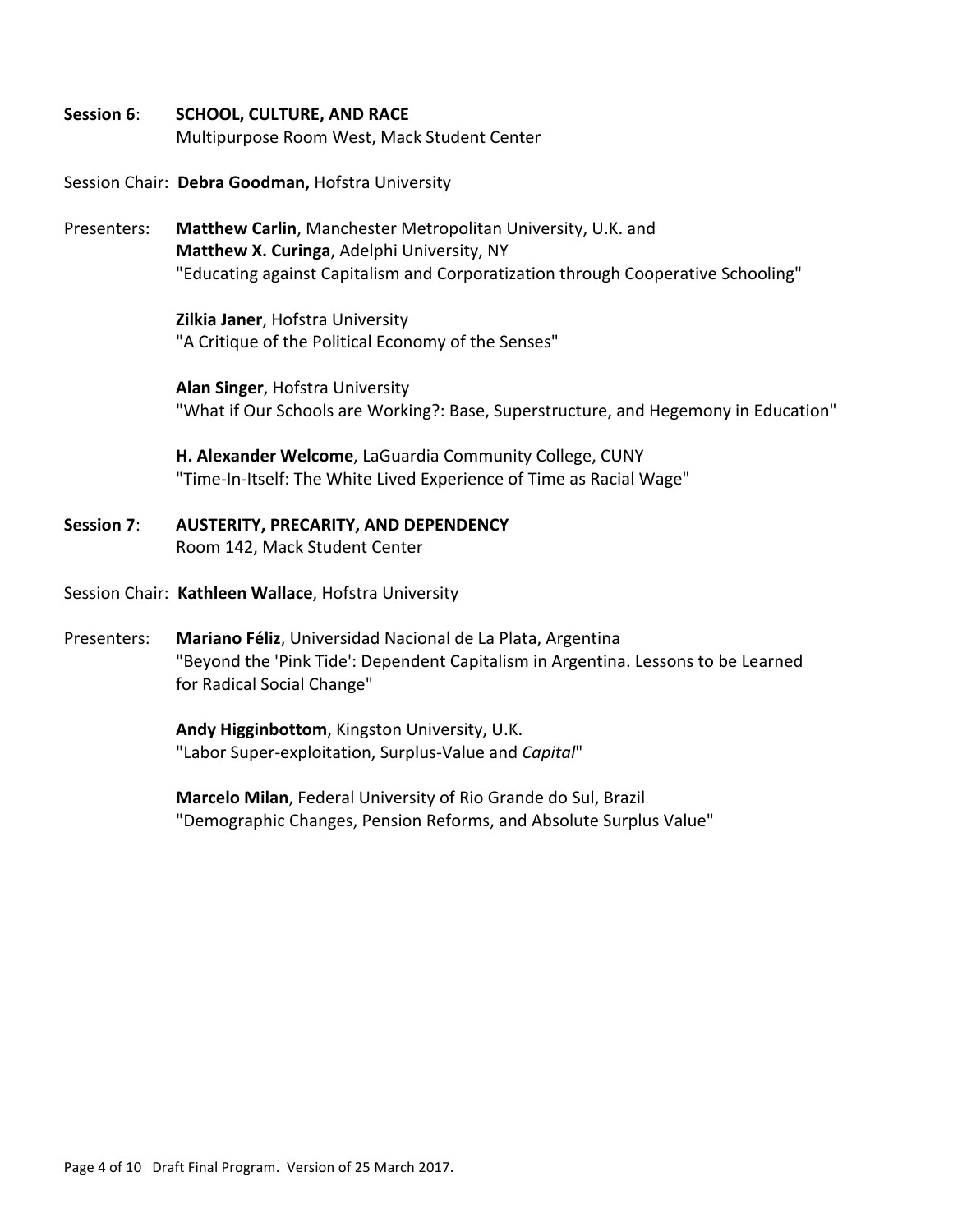#### **4-5:25 p.m. CONCURRENT SESSIONS**

- **Session'8**:!! **RETHINKING'ACCUMULATION** Multipurpose Room West, Mack Student Center
- Session Chair: Marc Silver, Hofstra University
- Presenters: **Shapan Adnan**, Oxford University, U.K. "Rethinking Marx's Concept of Primitive Accumulation"

**Michael Roberts**, Independent Researcher "Marx's *Capital* – 'Scientifically Erroneous and Without Application to the Modern World'?"

**Paul Zarembka, SUNY Buffalo** "Late Marx and the Conception of 'Accumulation of Capital'"

- $S$ ession 9: **MARX AND POST-CAPITALISM** Room 145, Mack Student Center
- Session Chair: Sharryn Kasmir, Hofstra University
- Presenters: **Chris Carlsson**, Shaping San Francisco, CA "Start Talks Now on Work Reduction!"

Lucas G. Pinheiro, University of Chicago "Marx and the Googleplex: Toward a New Marxist Theory of Postindustrial Capitalism"

**Jason Schulman**, Lehman College, CUNY "Conceptualizing the Future: Marx's Value Theory and the Contours of a Socialist Economy"

# **DINNER'and PLENARY'SESSION**

6–8 p.m.

# **Silvia'Federici**

Professor Emerita, Hofstra University Author of *Caliban and the Witch*, 2004

Multipurpose Room East, Mack Student Center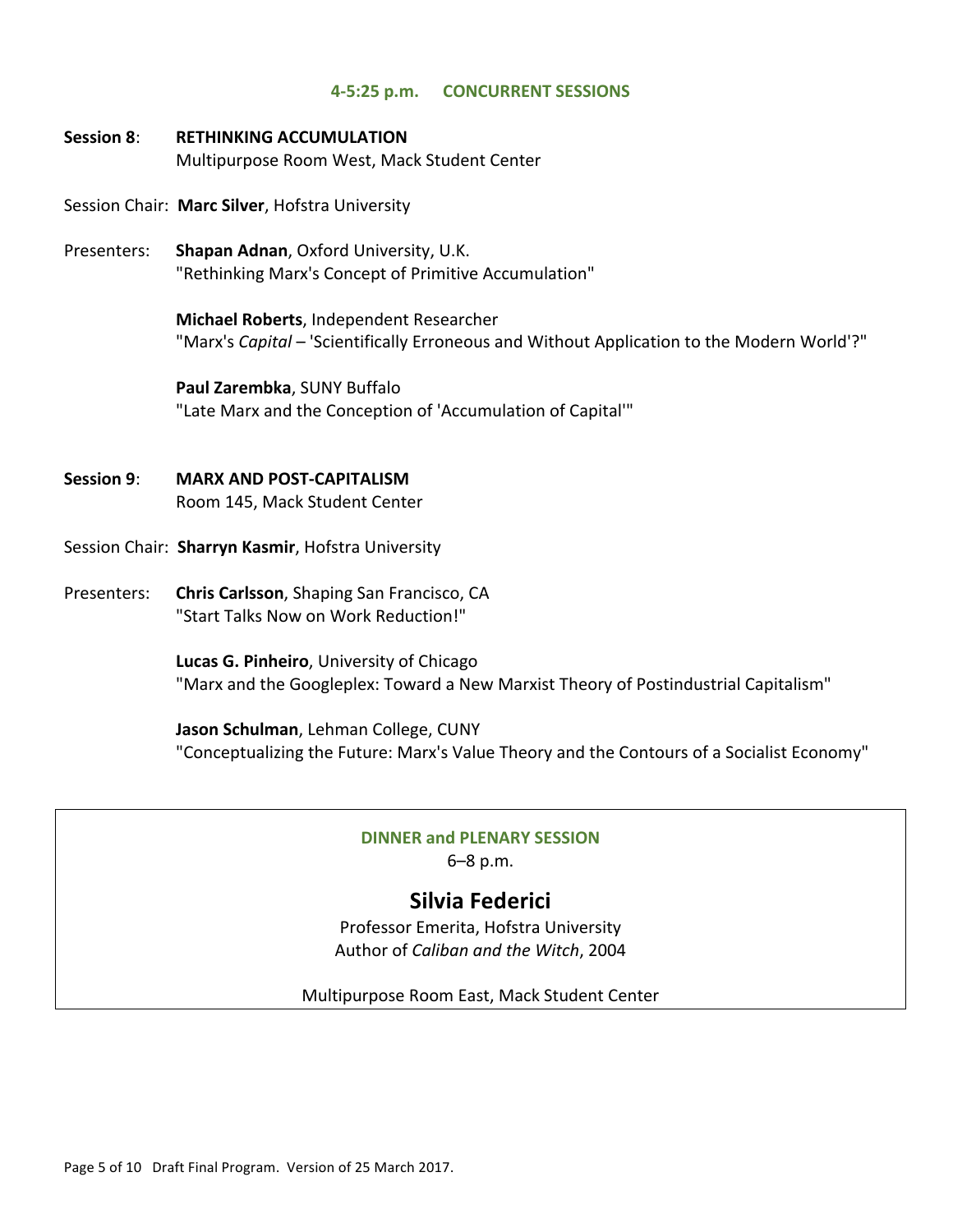# **Friday, April 7, 2017**

### 8:30 a.m.-4 p.m.

**REGISTRATION'**and **BOOKSELLER'EXHIBIT**!! Lowenfeld Conference and Exhibition Hall,  $10<sup>th</sup>$  Floor, Axinn Library, South Campus

### **9-10:25 a.m. CONCURRENT SESSIONS**

## Session 10: PRECARITY, COLLECTIVE OWNERSHIP, AND EMPIRE Guthart Cultural Center Theater, Axinn Library, South Campus

- Session Chair: Martin Melkonian, Hofstra University
- Presenters: **Xiangjing Chen**, Cornell University, NY "The Ambiguous Role of China's Collective Land Ownership Under Global Capitalism"

**Christian Garland**, University of Manchester, U.K. "Navigating the Scylla and Charybdis of Precarious Work, through the Storm of Contingency"

James Parisot, Temple University, PA "Marxism and the History of Empire"

#### Session 11: MONEY, TRANSITION, AND POST-CAPITALISM

Lowenfeld Conference and Exhibition Hall, 10<sup>th</sup> Floor, Axinn Library

Anitra Nelson, RMIT University, Australia and Harry Cleaver, University of Texas, Austin will begin a conversation about moving beyond money as a necessary step to moving beyond capitalism. Noting the neglect of this topic in the Left broadly, Nelson and Cleaver will urge both a wide-ranging discourse and greater analytical clarity about a transition beyond money as integral to the transcendence of capitalism.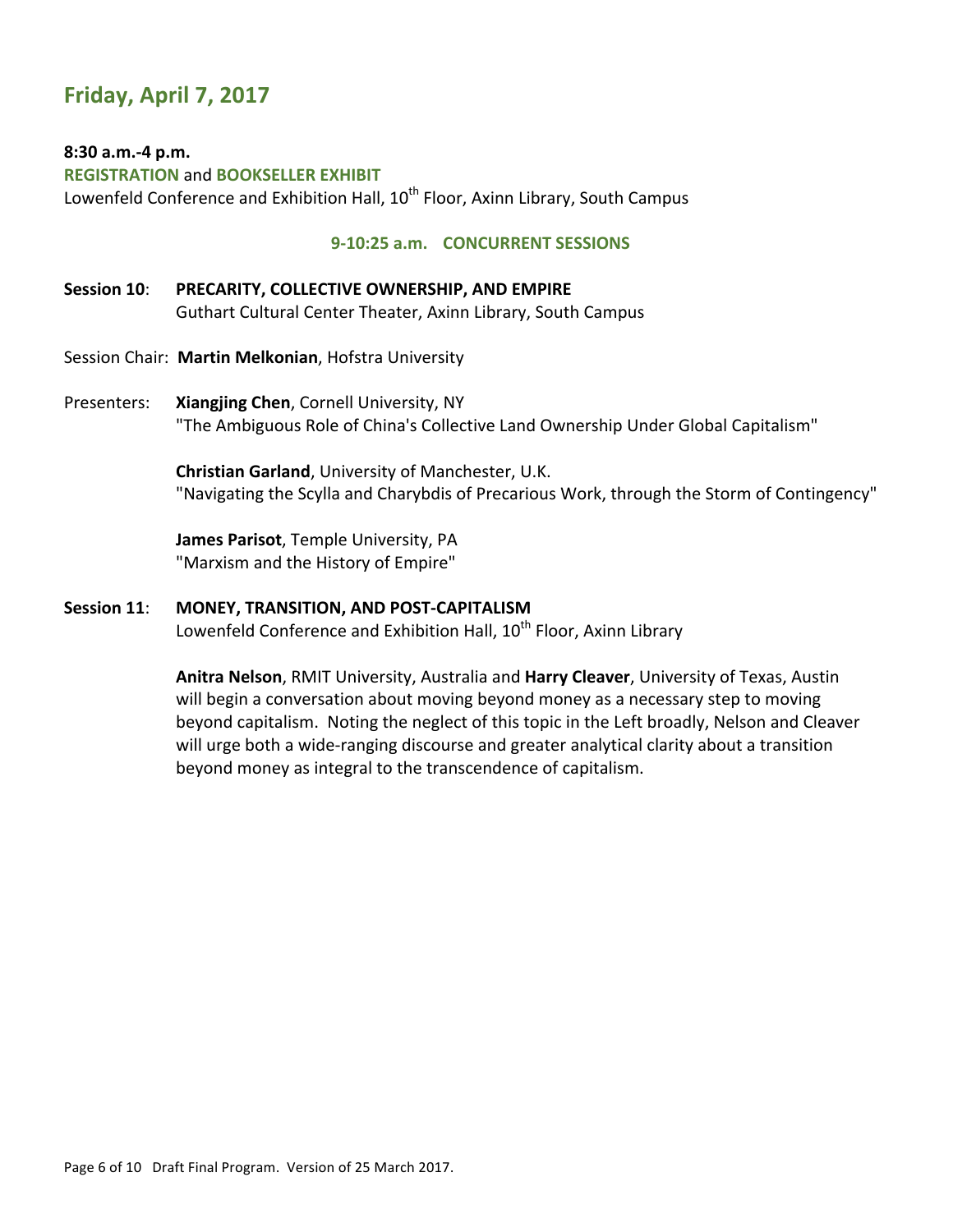#### **10:30-11:55 a.m. CONCURRENT SESSIONS**

### Session 12: FETISHISM, ABSTRACTION, REPRESSION, AND REVENGE Guthart Cultural Center Theater, Axinn Library, South Campus

#### Session Chair: Santiago Slabodsky, Hofstra University

Presenters: **Kaveh Boveiri**, Université de Montréal, Canada "The Function of Power of Abstraction in Marx's Discussion of Labor-power in *Capital*"

> **Max Haiven, Lakehead University, Thunder Bay, Canada** "Marx's (Theory of) Revenge"

**Vesa Oittinen**, University of Helsinki, Finland "Marx and Kant's Dialectics, or Theory of Commodity Fetishism as Transcendental Illusions"

**Guillermina Seri**, Union College, NY "Primitive Accumulation and Rights Exclusions: Making Sense of the Present in Light of *Capital*"

- **Session'13**:!! **THE'CHALLENGE'OF'ARTIFICIAL'INTELLIGENCE'TO'MARXIST'THEORY** Lowenfeld Conference and Exhibition Hall, 10<sup>th</sup> Floor, Axinn Library
- Session Chair: James Steinhoff, University of Western Ontario, Canada
- Presenters: **Nick Dyer-Witheford**, University of Western Ontario, Canada "Towards the Event Horizon: Artificial Intelligence and Class Composition"

Atle Mikkola Kjøsen, University of Western Ontario, Canada "Perfect Machines: Artificial Intelligence and the Labor Theory of Value"

James Steinhoff, University of Western Ontario, Canada "Means of Cognition: Artificial Intelligence as General Condition of Production"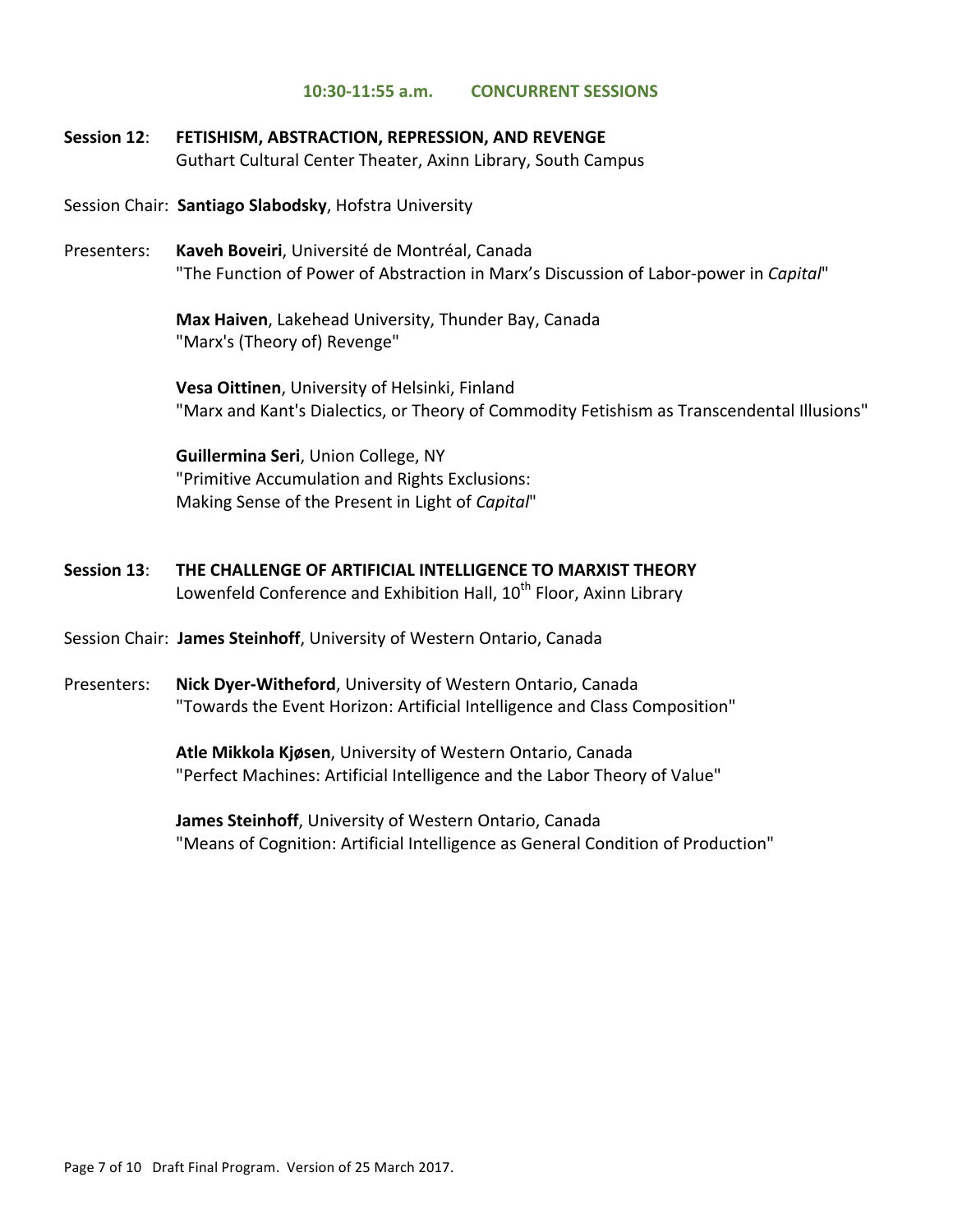#### 12-1:25 p.m. **CONCURRENT SESSIONS**

#### Session 14: LABOR, PRICE, WAGE, AND VALUE

Guthart Cultural Center Theater, Axinn Library, South Campus

Session Chair: Gregory DeFreitas, Hofstra University

Presenters: **Philipp'Gerhartinger**, **Philipp'Haunschmid**, and!**Dennis'Tamesberger** Department for Economic, Welfare and Social Policy, Chamber of Labor, Linz, Austria "Unemployment and the Distribution of Power in the Wage-setting Process: An Austrian Case Study"

> **Pertti Honkanen**, Research Unit, Social Insurance Institution of Finland "Transformation Problem and Value Form: Methodological Comments"

- Session 15: CONTINGENCY AND GLOBAL SOCIAL CAPITAL Lowenfeld Conference and Exhibition Hall,  $10^{th}$  Floor, Axinn Library
- Session Chairs: **Immanuel Ness**, Brooklyn College, CUNY and **Robert Ovetz**, San Jose State University, CA
- Presenters: **Peter Bratsis**, Borough of Manhattan Community College, CUNY "Socially Necessary Labor Time and the General Intellect: Overcoming Moralism and Economism in Marxism"

**Immanuel Ness, Brooklyn College, CUNY** "Beyond Spontaneity—The Party and Worker Organization"

**Robert Ovetz**, San Jose State University, CA "Higher Education and the Zerowork Paradox"

**Michael Pelias**, Long Island University Brooklyn, NY "Re-Marx: Speculations toward a 'New' Critique of Political Economy"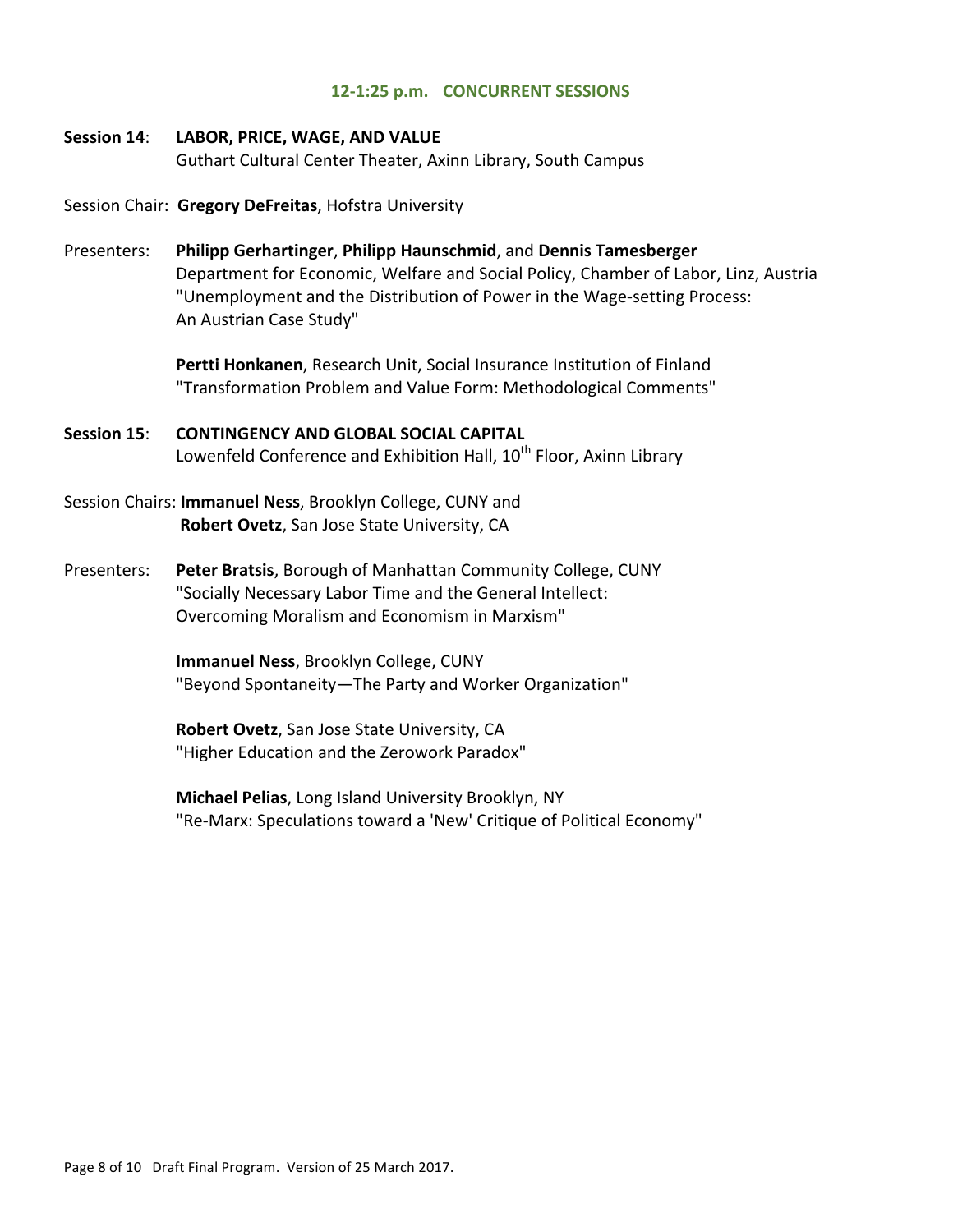#### $1:30-2:55$  p.m. **CONCURRENT SESSIONS**

Session 16: **READING CAPITAL AND CRISIS TODAY** Guthart Cultural Center Theater, Axinn Library, South Campus

Session Chair: Johanna Shih, Hofstra University

Presenters: **Christian Lotz**, Michigan State University "What is the Object of Capital, and Why is it a Critique"

> Nick Nesbitt, Princeton University, NJ "Reading Capital Today"

Bertell Ollman, New York University "Marx's 'Main Aim' in Writing Capital, Vol. 1, was..."

#### **Russell Rockwell**

"Capital to Grundrisse: The Dual Crisis-in Critical Social Theory and in Society"

- **MARX ON FICTITIOUS CAPITAL AND FINANCIAL CRISIS** Session 17: Lowenfeld Conference and Exhibition Hall, 10<sup>th</sup> Floor, Axinn Library
- Session Chair: Colleen Eren, LaGuardia Community College, CUNY
- Presenters: Sergio Cámara Izquierdo, Universidad Autónoma Metropolitana-Azcapotzalco, Mexico City "Fictitious Capital: A Critical Appraisal of Marxism and a Marxian Proposal."

Robert Guttmann, Hofstra University and Université de Paris XIII "Revisiting Marx's Notion of *Fictitious Capital*: The Rise and Fall of Finance-Led Capitalism"

Laurence Krause, SUNY Old Westbury, NY "Marx's Musings on Financial Crises: A Perspective on his Theory of Credit, Central Banking, and Crises in the Mid-19th Century Gold Standard"

## Joseph Ricciardi, Babson College, MA

"Marx on Financial Intermediation: Lessons from the French Crédit Mobilier and the Promise of Money as Command over Future Labor"